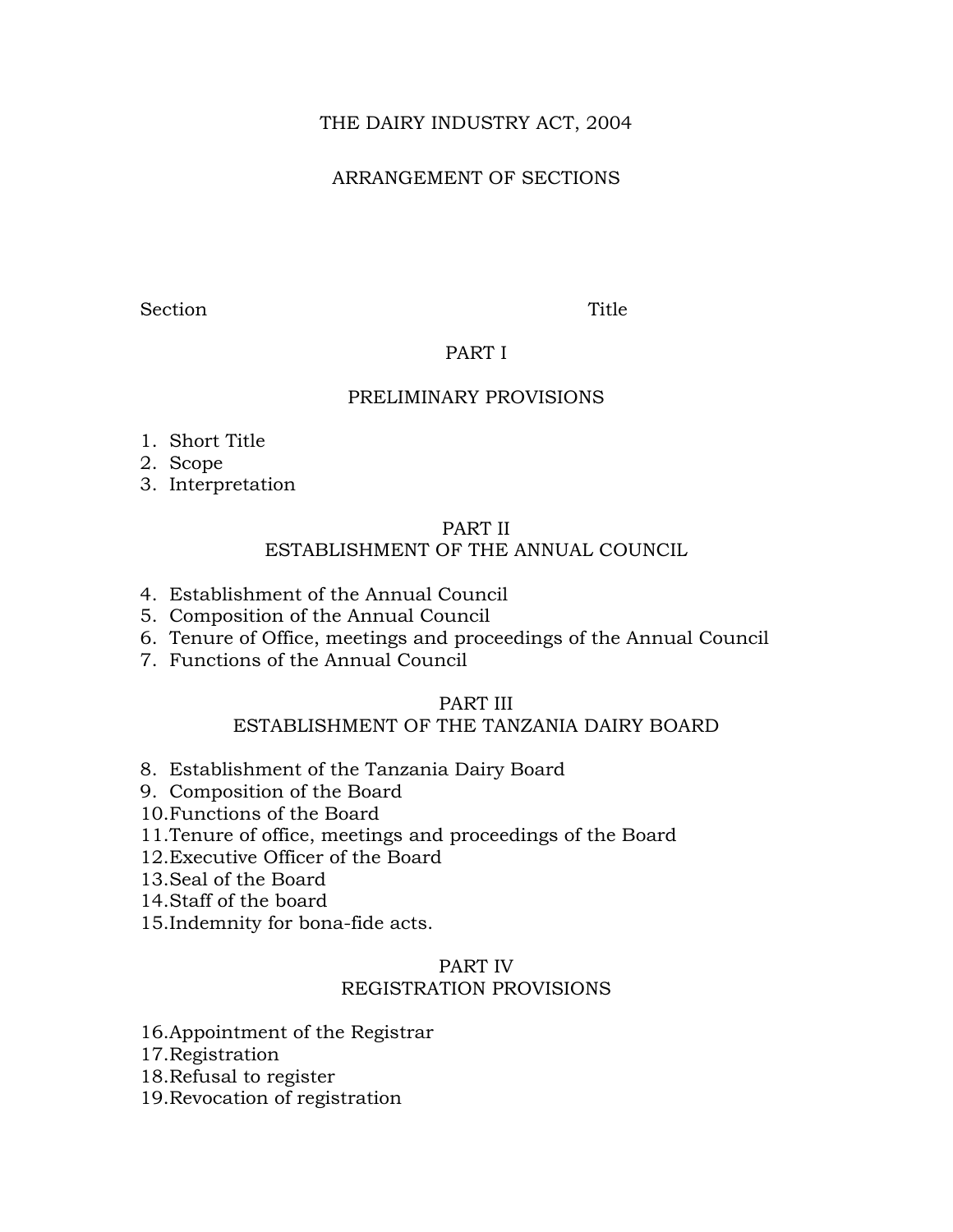20.Validity of a registration 21.Certificate not to be transferable 22.Replacement of lost or destroyed documents 23.Appeals

## PART IV OFFENCES AND PENALTIES

24.Obstruction of an officer 25.General penalty

### PART VI FINANCIAL PROVISIONS

26.Establishment of the Fund 27.Functions of the Fund 28.Sources of the Fund

29.Management of the Fund

30.Proper Accounting

31.Auditing

31A. Power of the Board to invest

## PART VII MISCELLANEOUS PROVISIONS

32.Powers of the Minister to make regulation 33.Minister may amend the Schedules 34.Exemption 35.Repeal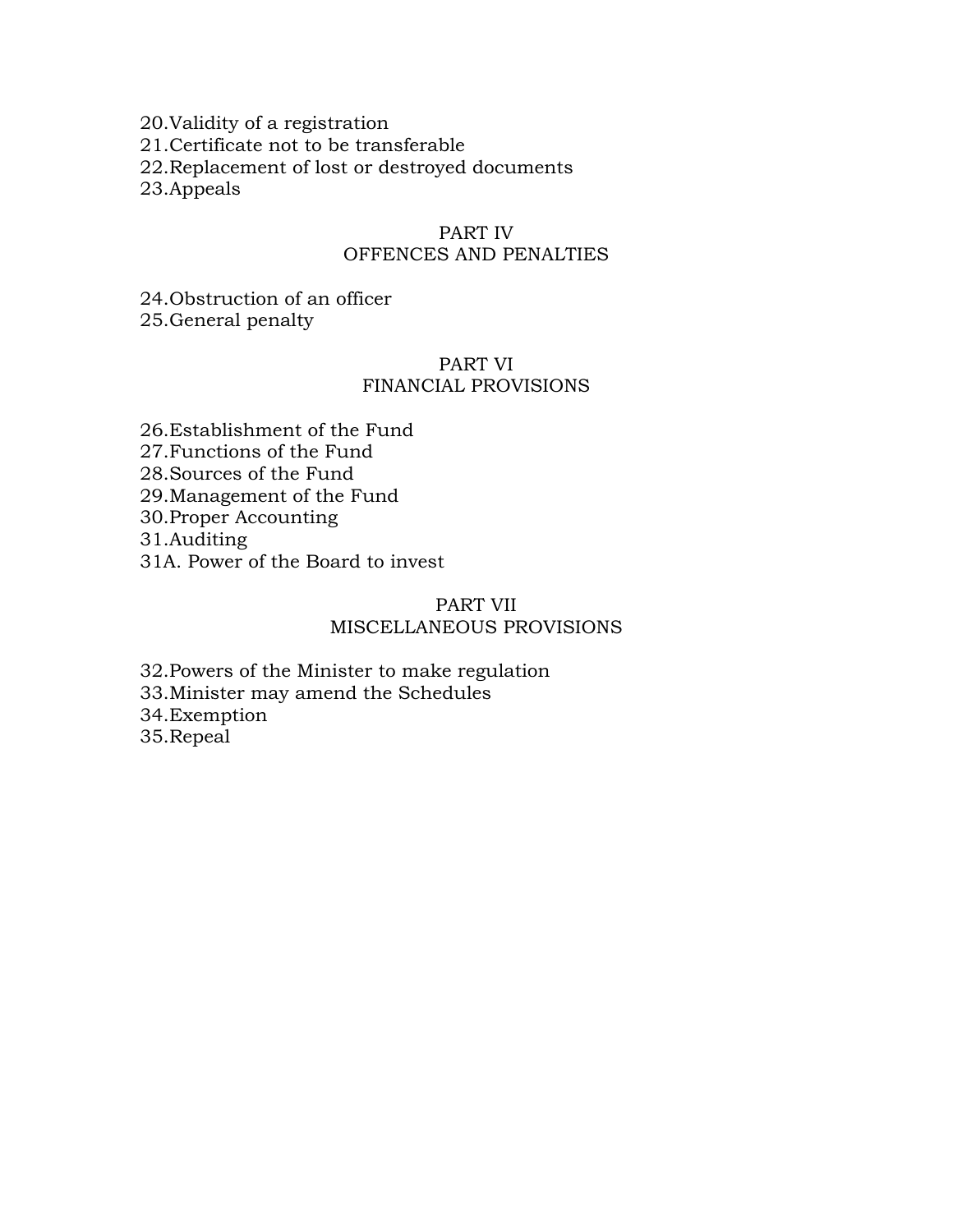#### **THE UNITED REPUBLIC OF TANZANIA**



I ASSENT, BENJAMIN W. MKAPA President 4th June 2004

An Act to provide for the production, regulation and promotion of the dairy; establishment of the Tanzania Dairy Industry Board and repeal of the Dairy Industry Act, 1965 and for other related matters

[…………………………………)

#### PART I

# PRELIMINARY PROVISIONS

1.-(1) This Act may be cited as the Dairy Industry Act, 2004 and shall come into force on such date the Minister may, by notice published in the Gazette, appoint. Short title (2) The minister may appoint different commencement dates for different parts of this Act. 2.-(1) This Act shall apply to all milk and milk products. Scope (2) Without prejudice to subsection (1), this Act shall not apply to milk or milk products not intended for sale and those produced for consumption of the producer, members of his family, his employee or animals kept by him. 3. In this Act unless the context otherwise requires: "Annual Council" means a council established under section 4; "Board" means the Tanzania Dairy Board established under section 8 of this Act; "dairy" means any premises used for the production, Interpretation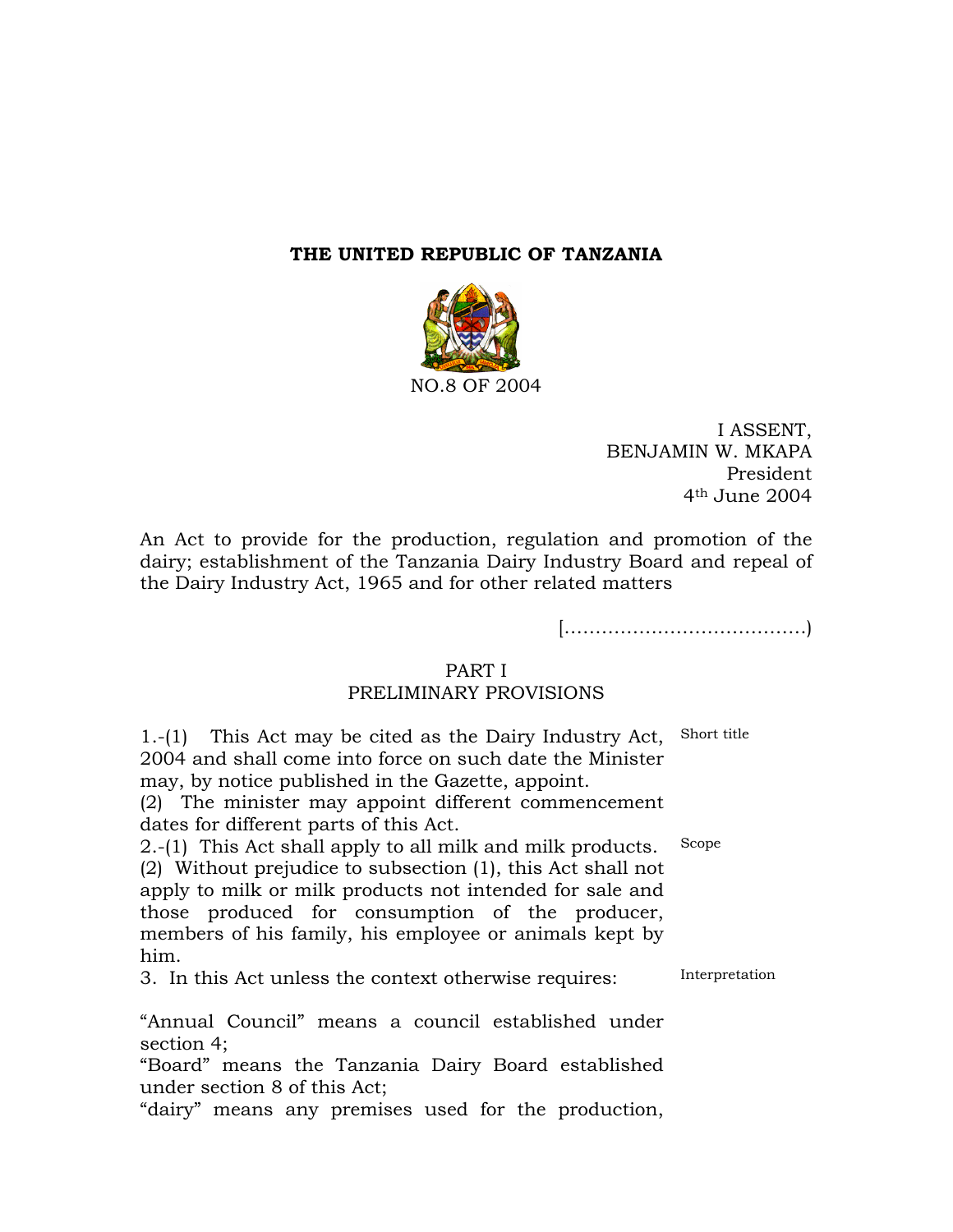processing or manufacturing of milk into milk products for sale;

"designated milk" means milk of milch animals other than that of cows;

"milk" means milk of cows;

"milk product" means any product prepared from milk by any approved process including heating, separation, fermentation, evaporation, drying and includes cultured sour milk, youghurt, butter, ghee, cream, dairy ice cream and any other product manufactured wholly or mainly from milk;

"milkshed area" means any part of Mainland Tanzania which has a recognized dairy industry stakeholder or organization at district, regional or zonal level;

"milk vendor" means a person who carries on business of selling milk or milk products by delivering it to the places of residence or business of a purchaser;

"Minister" means the Minister responsible for livestock development;

"producer" means any person who keeps cattle or other milk animals for the production of milk, and includes a manager or a person who carries out the business of processing milk or milk products;

"processor" means any person who carries out the business of processing milk or milk products;

"producer-processor" means a person who processes milk or milk products solely obtained from his own farm; Pasteurized cream" includes any kind of milk product classified as such;

"pasteurized milk" includes any kind of milk products classified as such;

"retailer" means a person who buys milk or milk products from a distributor for resale to consumers;

"registered dealer" means a producer, processor, marketing agent, importer, exporter, dairy inputs supplier, manufacturer registered under section 17 of this Act; and

"Stakeholder" means an individual, organization or institution, private or public, interested in, concerned with, or involved in the development of the dairy industry in Mainland Tanzania, whether directly or indirectly.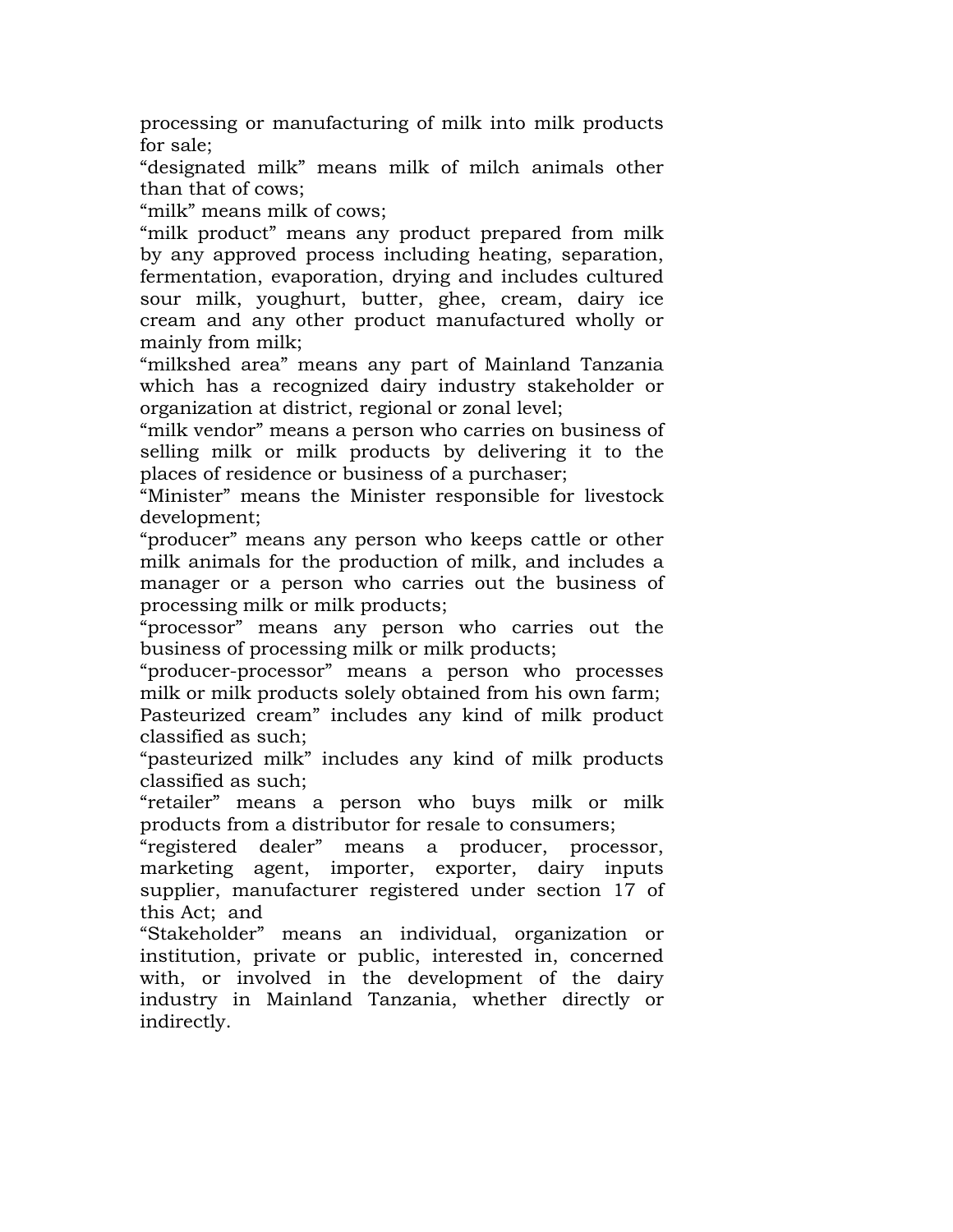#### PART II

#### ESTABLISHMENT OF THE ANNUAL COUNCIL

Establishment of

Establishment of  $\begin{array}{c} 4. \end{array}$  There is established an assembly to be known as the Annual Council  $\begin{array}{c} \end{array}$ Annual Council or in its acronym – "AC".

Composition of the

- 5.-(1) The Annual Council shall consist of:
	- (a) the Chairman who shall be appointed by the Minister;
	- (b) one member representing recognized stakeholder organizations in every district;
	- (c) one member from registered national Milk Producers' Organizations;
	- (d) one member from registered National Milk Processors' Organizations;
	- (e) one member from registered National Milk Consumers' Organization;
	- (f) one member from the ministry responsible for livestock quality control;
	- (g) one member from institution responsible for food quality control;
	- (h) one member from public university of agriculture
	- (i) one member from the ministry responsible for local government;
	- (j) one member from the ministry responsible for co-operatives; and
	- (k) two members from Non-Governmental Organizations active in dairy industry development.

(2) The Secretariat of the Board shall be the Secretariat of the Annual Council.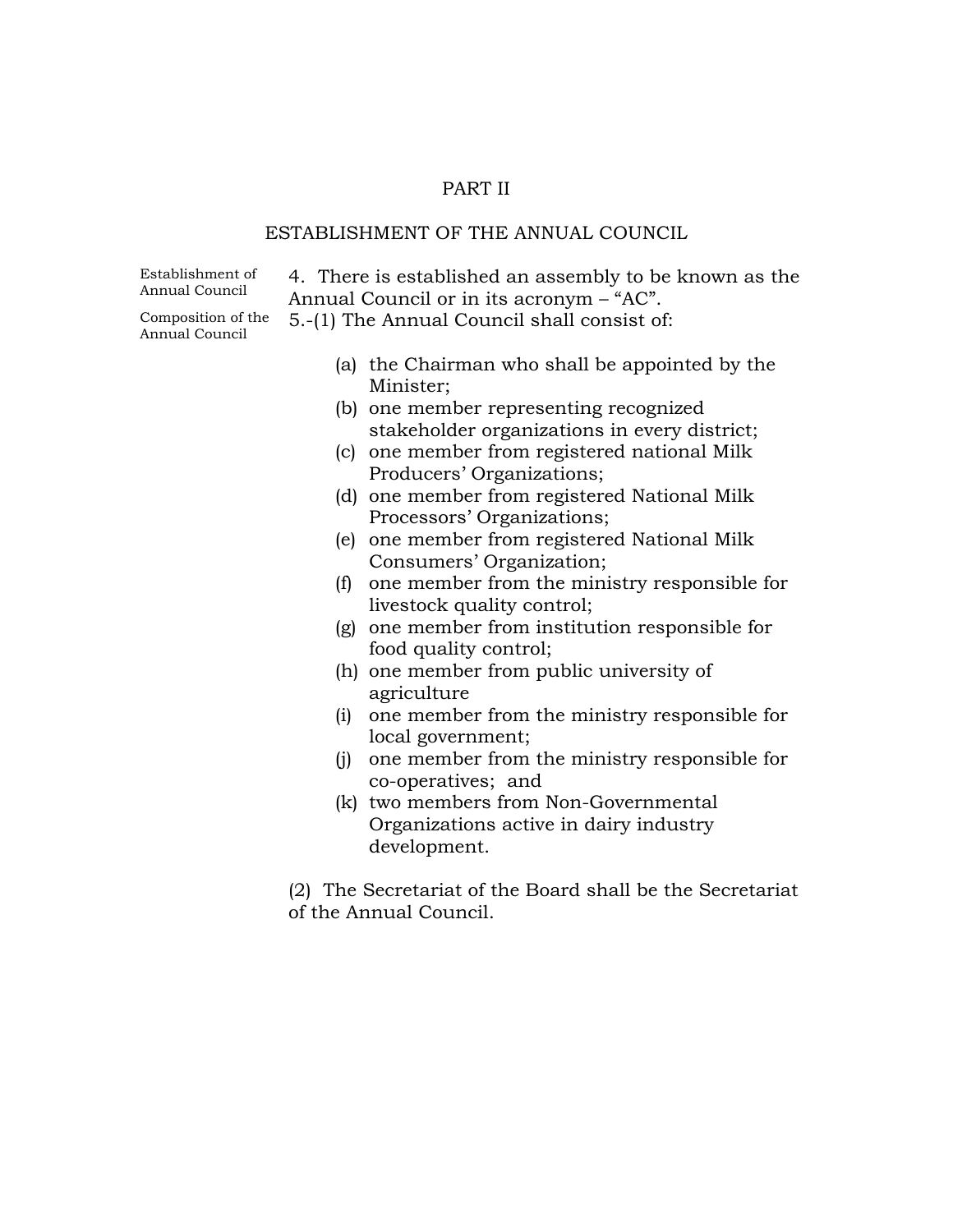6. Tenure of office, meetings and proceedings of the Annual Council shall be as provided for in the First Schedule to this Act.

7. Functions of the Annual Council shall be:

- (a) to promote the development of a sustainable dairy industry in Tanzania;
- (b) to propose members of the Board for appointment by the Minister;
- (c) to receive and scrutinize various reports from the Board;
- (d) to advice the Minister and the board on issues concerning the dairy industry and matters arising from the implementation and operation of this Act; and
- (e) to carry out any other functions as may be necessary for effective implementation of this Act.

## PART III

#### ESTABLISHMENT OF THE TANZANIA DAIRY BOARD

Establishment of the Tanzania Dairy Board Composition of the

8. There is established a Board to be known as the Tanzania dairy Board, or in its acronym-TDB. Composition of the  $\,$  9.-(1) The Tanzania Dairy Board shall consist of:<br>Board

- (a) the Chairman who shall be appointed by the Minister;
- (b) three members representing milk producers;
- (c) one member representing dairy processors;
- (d) one member representing milk traders;
- (e) one members representing dairy inputs suppliers;
- (f) one member representing milk consumers;
- (g) one member representing the Attorney-General;
- (h) one member representing the Ministry responsible for livestock development;
- (i) one member from the public institution responsible for food quality control;
- (j) one member from a public university of

Tenure of office, meetings and proceedings of the Annual Council Functions of the Annual Council.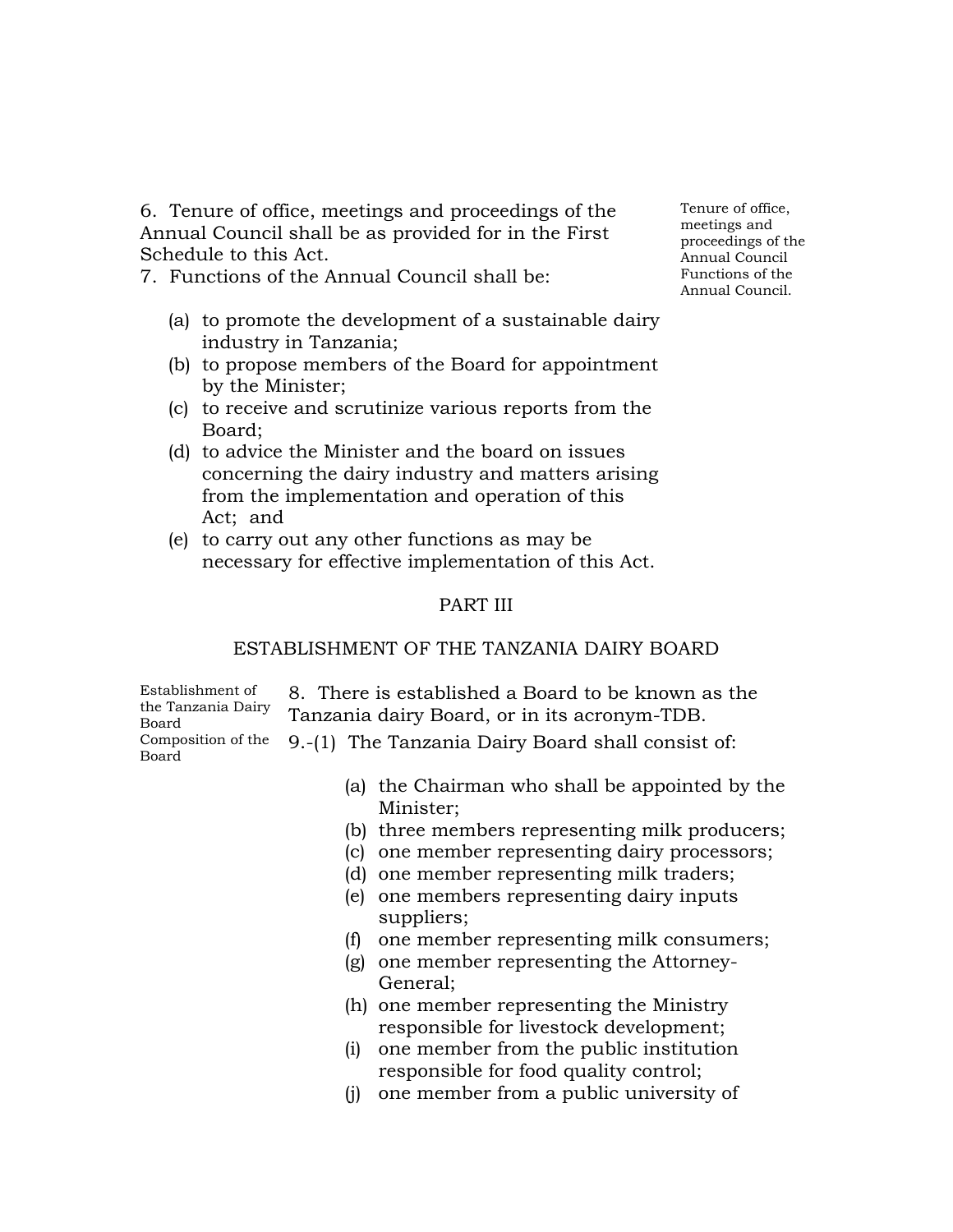agriculture; and

- (k) one member from the ministry responsible for local government.
- (2) Members under paragraphs (b) to (f) of subsection
- (1), shall be appointed by the Minister upon
- recommendation from the Annual Council.

10. Functions of the Board shall be:

Functions of the Board

- (a) to advise the Minister of matters concerning dairy development policies and strategies for promotion and development of the dairy Industry;
- (b) to perform regulatory activities in the dairy industry in accordance with the provisions of this Act;
- (c) to search and develop markets;
- (d) to conduct market research;
- (e) to develop and monitor strategies and plans designed to achieve and maintain self sufficiency and efficiency in milk production, processing and marketing;
- (f) to ensure availability of appropriate technology for the industry;
- (g) to create and promote a competitive environment conducive to fair play among stakeholders in the dairy industry;
- (h) to monitor the execution of contracts and marketing arrangements between dairy producers and processors or other bodies related to dairy sector and reconcile the parties, when disputes arise;
- (i) to collect, analyse, maintain and disseminate data and information relating to dairy industry;
- (j) to promote and facilitate formation of associations or other bodies of stakeholders within the dairy (sub-sector) which shall form a consultative forum with the Board and monitor their activities;
- (k) to promote and co-ordinate the development of small, medium and large scale dairy keepers and processors;
- (l) to promote the training and improvement of skills in technological advancement in the dairy industry;
- (m) to promote advocacy on dairy industry;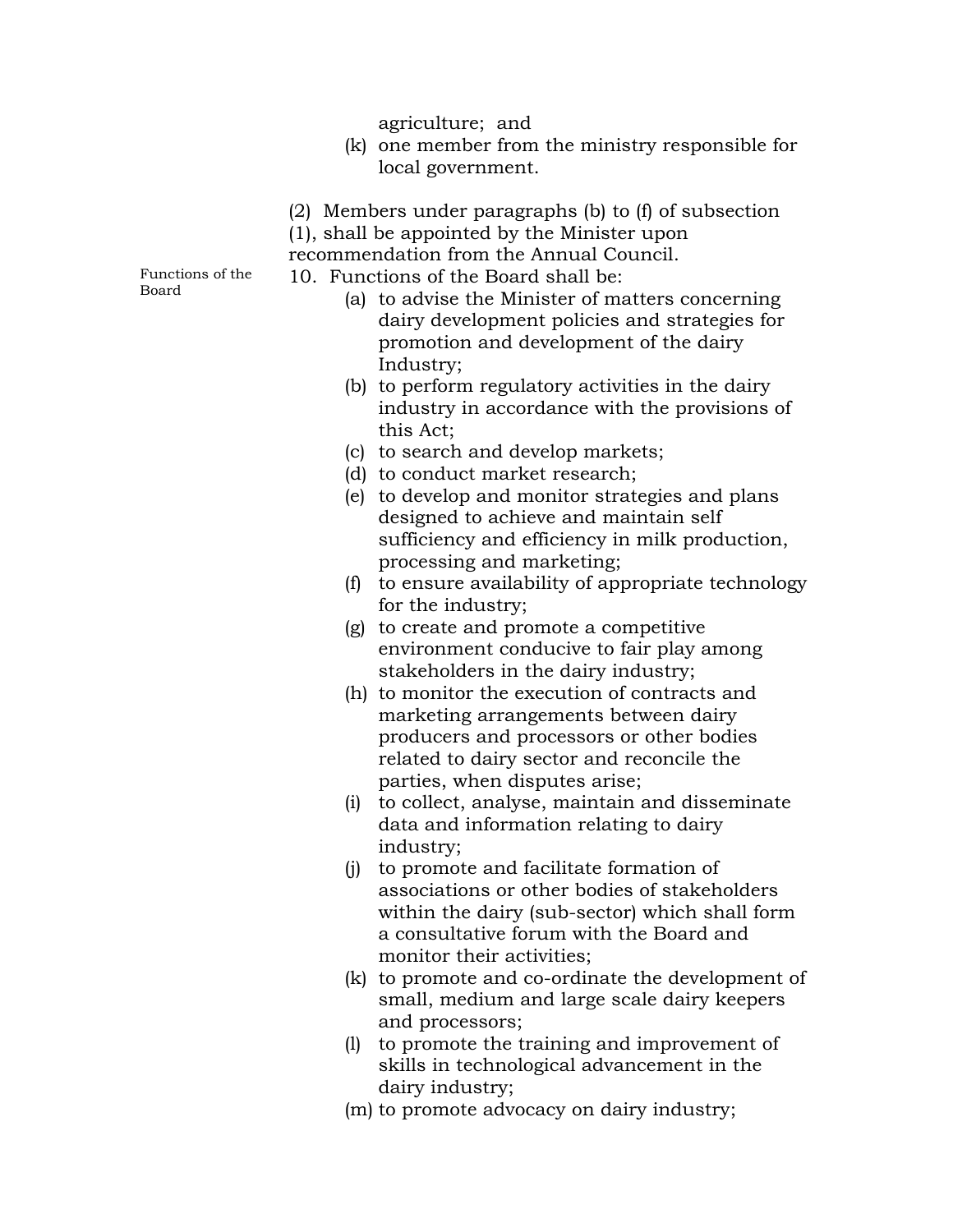| (n) to monitor trends for local dairy production,<br>dairy export and import requirements;<br>(o) to represent stakeholders in international fora<br>relating to or dealing with the dairy industry;<br>(p) to monitor the implementation of agreements<br>governing sale of dairy factories and farms and<br>submit the report to the Minister;<br>(q) to register producers and processors of dairy<br>and dairy products;<br>to liase with the Tanzania Food, Drugs and<br>(r)<br>Cosmetics Authority (TFDA) on licensing;<br>(s) to collaborate with the Tanzania Food, Drugs<br>and Cosmetics Authority (TFDA) in inspection<br>of dairy facilities such as dairy farms, plants,<br>kiosks, parlours and other similar facilities;<br>and<br>to organize dairy shows and participation of<br>(t)<br>stakeholders in such shows within and outside<br>the country. |
|------------------------------------------------------------------------------------------------------------------------------------------------------------------------------------------------------------------------------------------------------------------------------------------------------------------------------------------------------------------------------------------------------------------------------------------------------------------------------------------------------------------------------------------------------------------------------------------------------------------------------------------------------------------------------------------------------------------------------------------------------------------------------------------------------------------------------------------------------------------------|
| 11. Tenure of office, meetings and proceedings of the<br>Board shall be as provided for in the Second<br>Schedule to this Act.<br>12. The Registrar appointed under section 16 shall be;                                                                                                                                                                                                                                                                                                                                                                                                                                                                                                                                                                                                                                                                               |
| (a) the Chief Executive Officer of the Board and<br>shall be responsible for the day to day<br>operation of the Board; and<br>(b) the Secretary to the Board.<br>13.-(1) There shall be a Seal of the Board to be under<br>the custodian of the Secretary.                                                                                                                                                                                                                                                                                                                                                                                                                                                                                                                                                                                                             |
| (2) The seal of the Board shall not be affixed to any<br>instrument except in the presence of the Chairman or<br>the Registrar.<br>14. The Board may, on such terms and conditions, after<br>approval of the Annual Council, employ such number of                                                                                                                                                                                                                                                                                                                                                                                                                                                                                                                                                                                                                     |
| staff to hold appropriate offices under the supervision of<br>the Registrar.<br>15. No matter or thing done by any member or officer of<br>the Annual Council or Board shall, if done bona fide in<br>the execution or purported execution of the functions of<br>the Annual Council or Board, as the case may be, render<br>such member or officer personally liable for such matter<br>or thing.                                                                                                                                                                                                                                                                                                                                                                                                                                                                     |
|                                                                                                                                                                                                                                                                                                                                                                                                                                                                                                                                                                                                                                                                                                                                                                                                                                                                        |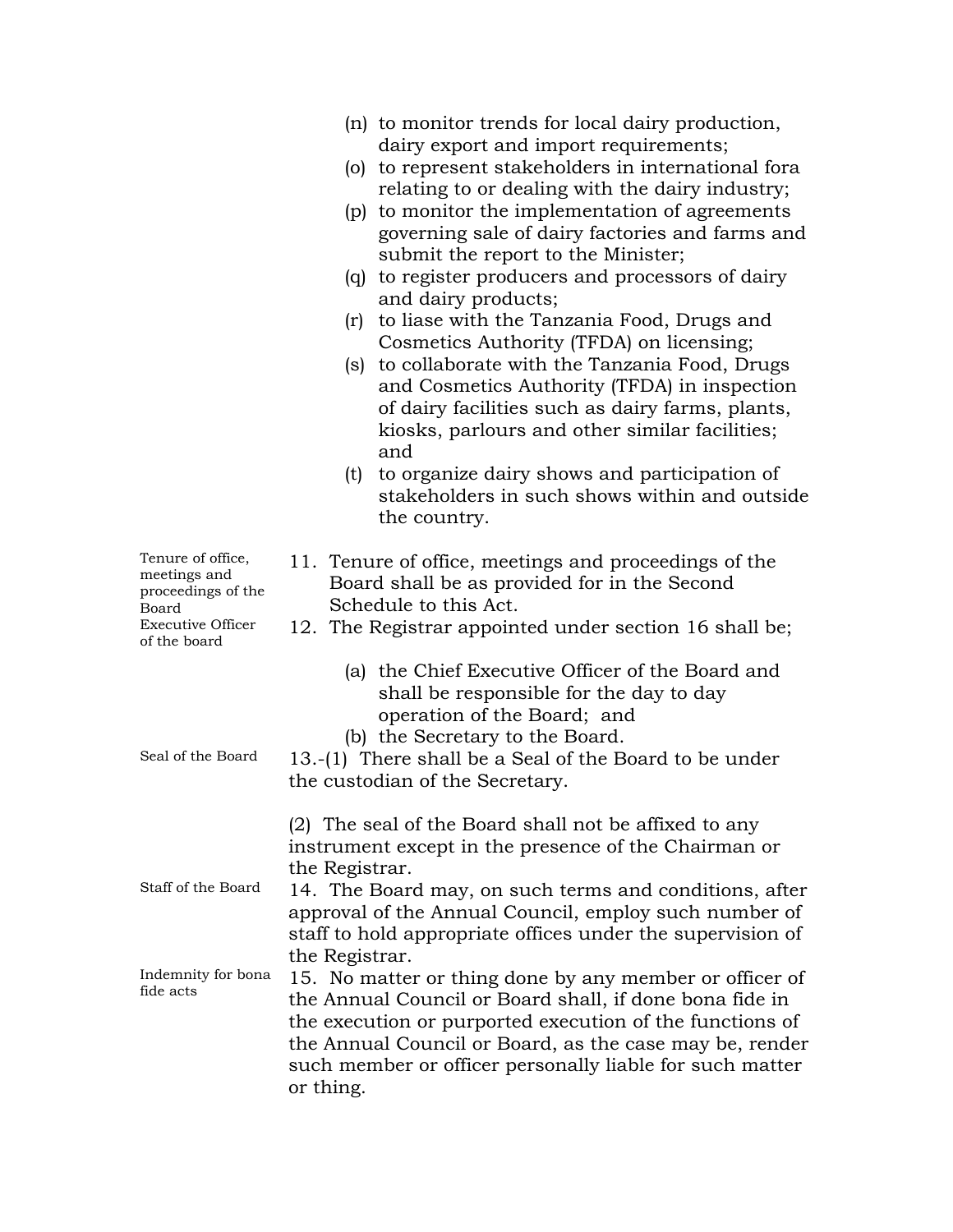#### PART IV

#### REGISTRATION PROVISIONS

Appointment of the  $16-(1)$  There shall be a Registrar of the Board who shall be Registrar

- (2) The Registrar shall have and perform all duties designated to him by the Board.
- (3) The Registrar shall be:
	- (a) responsible for the management of funds, property and business of the Board;
	- (b) responsible for the administration, organization and control of staff of the Board;
	- (c) responsible for keeping the Board and Annual Council informed on the progress of the business of the Board;
	- (d) taking minutes of the meetings and keeping records of activities of the Board; and
	- (e) perform any other function as may be directed by the Board.
- (4) The Registrar shall hold office for such period and upon such terms and conditions as the Board may determine.
- (5) Without prejudice to the generality of subsection (1) of this section, the Registrar shall-
	- (a) keep and maintain a register of:
		- (i) milk producers;
		- (ii) milk processors;
		- (iii) milk or milk products importer or exporter;
		- (iv) marketing agent;
		- (v) dairy inputs suppliers, manufacturers and importers; and
		- (vi) retailers.
	- (b) publish periodically a register of persons under paragraph (a) and
	- (c) issue certificate of registration in accordance with the provisions of this Part.

Appointment of the appointed by the Board.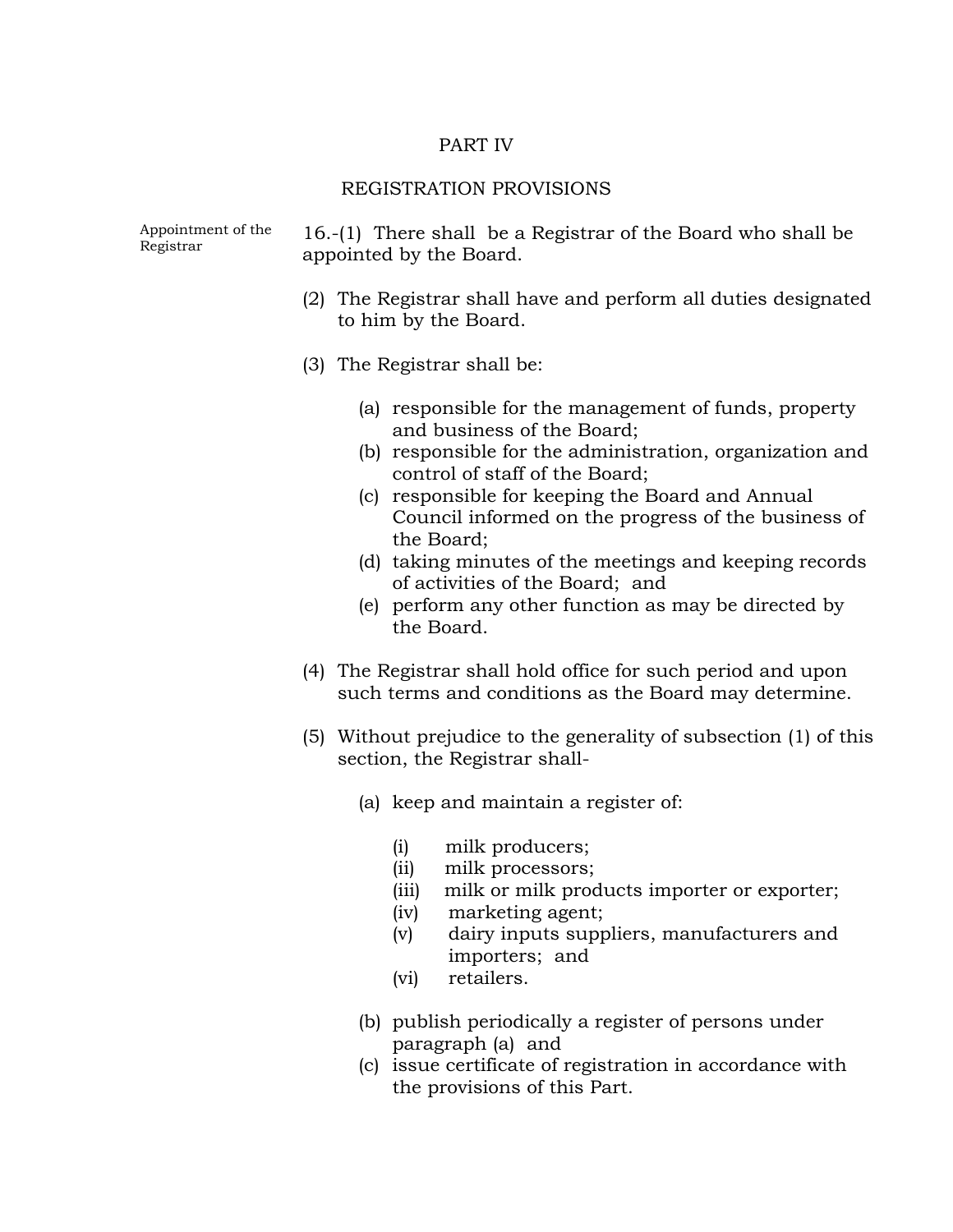| 17.-(1) Any person who deals with milk or milk products<br>shall, with effect from the commencement of this Act, register<br>with the Board under this Act.                                                                                                                                                                                                                                                                      | Registration                     |
|----------------------------------------------------------------------------------------------------------------------------------------------------------------------------------------------------------------------------------------------------------------------------------------------------------------------------------------------------------------------------------------------------------------------------------|----------------------------------|
| (2) The Board may, on application by any person, register<br>such person to undertake any or all of the following<br>activities                                                                                                                                                                                                                                                                                                  |                                  |
| (a) milk producer, processor or marketing agent;<br>(b) milk or milk products importer or exporter;<br>(c) dairy inputs suppliers, manufacturers or<br>importers; and<br>(d) retailer.                                                                                                                                                                                                                                           |                                  |
| 18. The Board may refuse to register an applicant under<br>section 17 if the applicant does not meet the prescribed<br>conditions.                                                                                                                                                                                                                                                                                               | Refusal to<br>register           |
| 19.-(1) The Board may, if the registered person fails to<br>comply with the terms and conditions of the registration,<br>revoke or suspend the registration.                                                                                                                                                                                                                                                                     | Revocation<br>of<br>registration |
| (2) The revocation or suspension may be in addition to any<br>other penalty to which the registered person may be liable<br>under this Act.                                                                                                                                                                                                                                                                                      |                                  |
| $\overline{M}$ $\overline{M}$ $\overline{M}$ $\overline{M}$ $\overline{M}$ $\overline{M}$ $\overline{M}$ $\overline{M}$<br>$\bigcap_{i=1}^{n}$ (1) A $\bigcup_{i=1}^{n}$ (1) $\bigcup_{i=1}^{n}$ (1) 1 $\bigcup_{i=1}^{n}$ (1) 1 $\bigcap_{i=1}^{n}$ (1) 1 $\bigcap_{i=1}^{n}$ (1) 1 $\bigcap_{i=1}^{n}$ (1) 1 $\bigcap_{i=1}^{n}$ (1) 1 $\bigcap_{i=1}^{n}$ (1) 1 $\bigcap_{i=1}^{n}$ (1) $\bigcap_{i=1}^{n}$ (1) $\bigcap_{i=$ | $\cdots$                         |

| Validity of a<br>registration                     | 20.-(1) A registration issued under this Act, shall be valid<br>for one year and shall be renewable on payment of the<br>prescribed fee.                                                                                                                                                                                                                    |
|---------------------------------------------------|-------------------------------------------------------------------------------------------------------------------------------------------------------------------------------------------------------------------------------------------------------------------------------------------------------------------------------------------------------------|
|                                                   | (2) The Minister may, by regulations and on the<br>recommendation of Board, prescribe the terms and<br>conditions for registration, including-                                                                                                                                                                                                              |
|                                                   | (a) the form and method of application under this<br>section;                                                                                                                                                                                                                                                                                               |
|                                                   | (b) the fee payable on the issuing of the registration<br>certificate;                                                                                                                                                                                                                                                                                      |
|                                                   | (c) such other information as may be prescribed.                                                                                                                                                                                                                                                                                                            |
| Certificate not to<br>be transferable             | 21. The certificate issued under this Act shall not be<br>transferable.                                                                                                                                                                                                                                                                                     |
| Replacement of a<br>lost or destroyed<br>document | $22.$ -(1) Where the registration certificate, licence or any<br>other document issued under this Act is lost or<br>destroyed, the holder of such document, may apply to<br>the Board in the regard, and the Board shall, after being<br>satisfied with proof of loss from the applicant and on<br>payment of the prescribed fee, issue a certified copy of |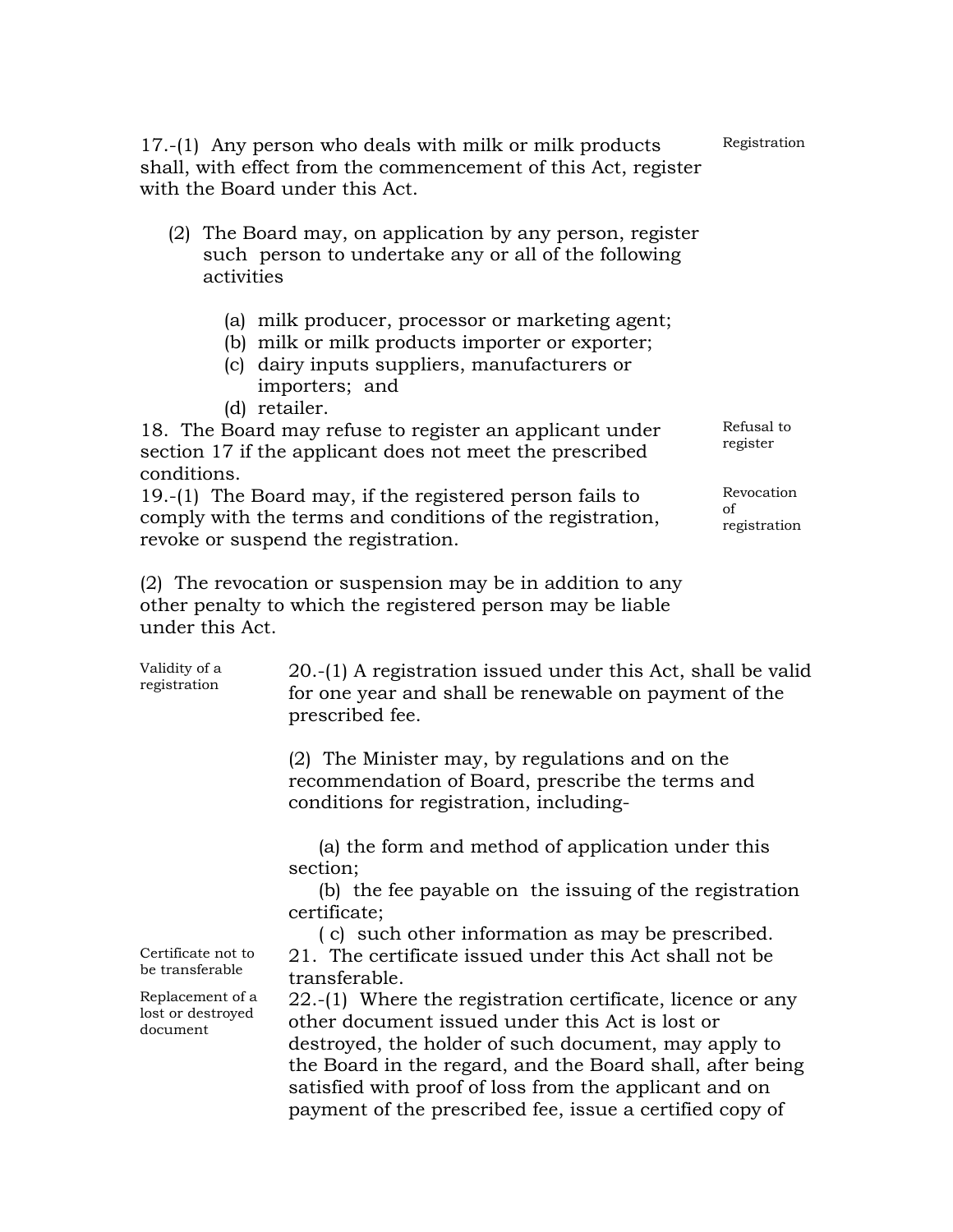the certificate or document.

(2) the certified copy of the licence or document shall be effective as the original.

Appeals 23.-(1) Any person who is aggrieved by the decision of the Board may, within thirty days from the date of the decision of the Board, appeal to the Minister.

> (2) An appeal may be lodged to the Minister in respect of any refusal of the Board to issue or renew registration or licence provided under this Act or against the revocation or suspension of persons subject to this Act and the Minister's decision shall be final.

> (3) The Minister may for any good reason extend the time for the lodging of an appeal.

(4) In determining an appeal under this section, the Minister may-

- (a) dismiss the appeal;
- (b) require the Board to issue registration or licence;
- (c) quash any revocation or suspension or substitute suspension for any revocation; or
- (d) order a person to make a fresh application for registration or licence.

(5) The Board shall given effect to any direction given by the Minister.

# PART V

#### OFFENCES AND PENALTIES

24. Any person who, directly or indirectly, impedes or obstructs any officer or a member of the Board in performance of his duties under this Act, commits an offence and is liable on conviction to a fine of not less than one hundred thousand shillings or to imprisonment for a term not exceeding six months or to both such fine and Imprisonment.

25.-(1) Any person contravenes any provision of this Act or subsidiary legislation made under this Act, where no specific penalty has been provided, shall be liable on conviction to a fine of not less than fifty thousand shillings or to imprisonment for a term not exceeding four months

Obstruction of an office

General penalty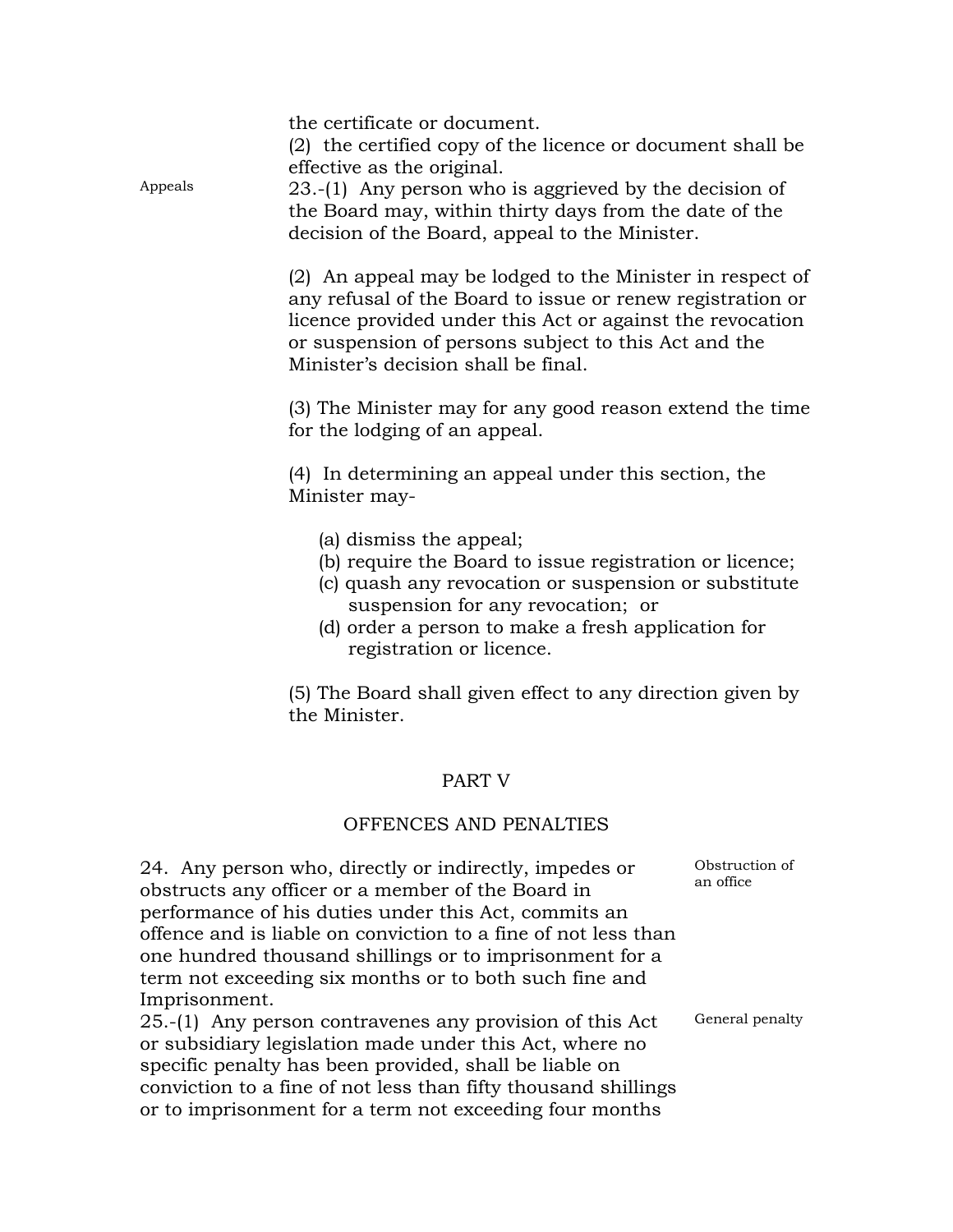or to both such fine and Imprisonment.

(2) Where a person is convicted of an offence under this Act, the court may order that any milk or milk product in respect of which the offence has been committed be forfeited.

(3) Where, in case of a subsequent offence, the court may order, in addition to penalties provided for under this Part, withdrawal of any licence, certificate, permit or any other right held by the offender under this Act.

# PART VI

#### FINANCIAL PROVISIONS

26.-(1) There is established a Fund to be known as the Dairy Industry Development Fund into which all moneys received by the Board shall be paid into and out of which all payments required to be made by it shall be made.

Establishment of the Fund

Functions of the Fund

- (2) The Board shall manage the Fund.
- 27. The functions of the Fund shall be:
	- (a) to finance the activities of the Board and Annual Council
	- (b) to support various dairy development activities including dairy extension, dairy breeding, dairy research, dairy training, dairy market research, development and promotion of milk and milk products consumption as well as export; and
	- (c) to cover the cost of any other activities as may be required in the furtherance of the objectives on this Act.

Sources of the Fund 28.The sources of the Fund shall be:

(a) such sums of money as may be appropriated by Parliament for the purpose of this Act;

- (b) all fees and other charges payable under this Act;
- (c) such donations, grants and bequeaths as the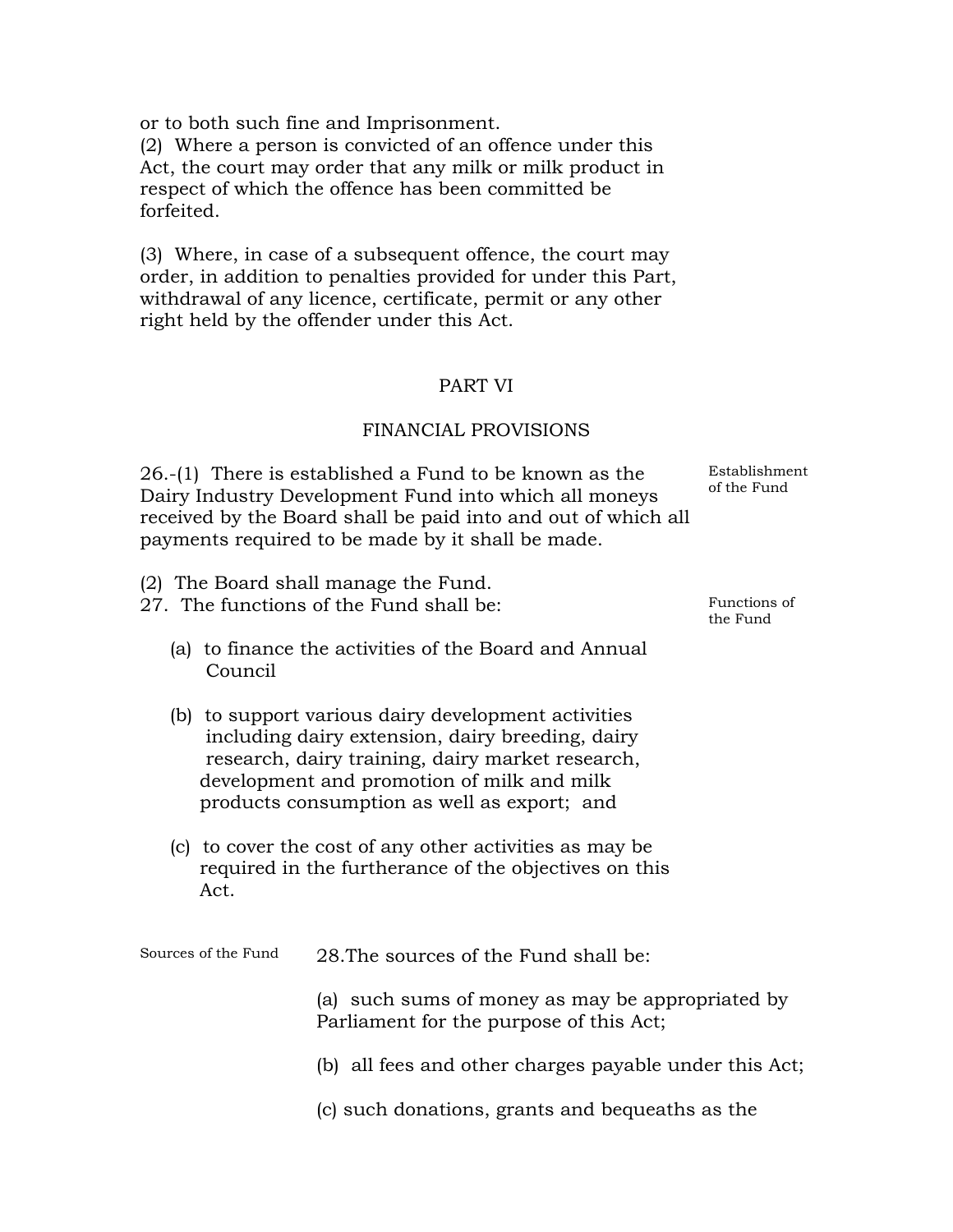Board may from time to time receive from stakeholders or organizations; (d) income derived from investments; (e) proceeds derived from sale of assets; and (f) contribution from fees collected on importation of milk and milk products; (g) any other source of income identified by the Board and legally acquired. Management of the Management of the  $29$ . The Fund shall be managed in accordance with Fund sound financial accounting procedures. Proper accounting 30.-(1) The Board shall prepare accounts and records of its transactions and affairs, and shall ensure that all moneys, received are properly accounted for, and all payments are properly authorized and correctly made and that adequate control is maintained over its property and the incurring liabilities. (2) The Secretary to the Board shall, within three months after the end of each financial year, submit to the Board an annual report in respect of that year containing- (a) Audited accounts; (b) general information relating to the activities and operations of the Board and the dairy industry during the preceding financial year; and (c)other information as the Board may, prior to the completion of the annual report or any supplementary to the report, request in writing. (3) The Board shall thereafter table the Annual Report to the Annual Council.

31.-(1) The annual accounts of the Board shall be audited within ninety days by any qualified firm of auditors appointed by the Board and approved by the Controller and Auditor General. Auditing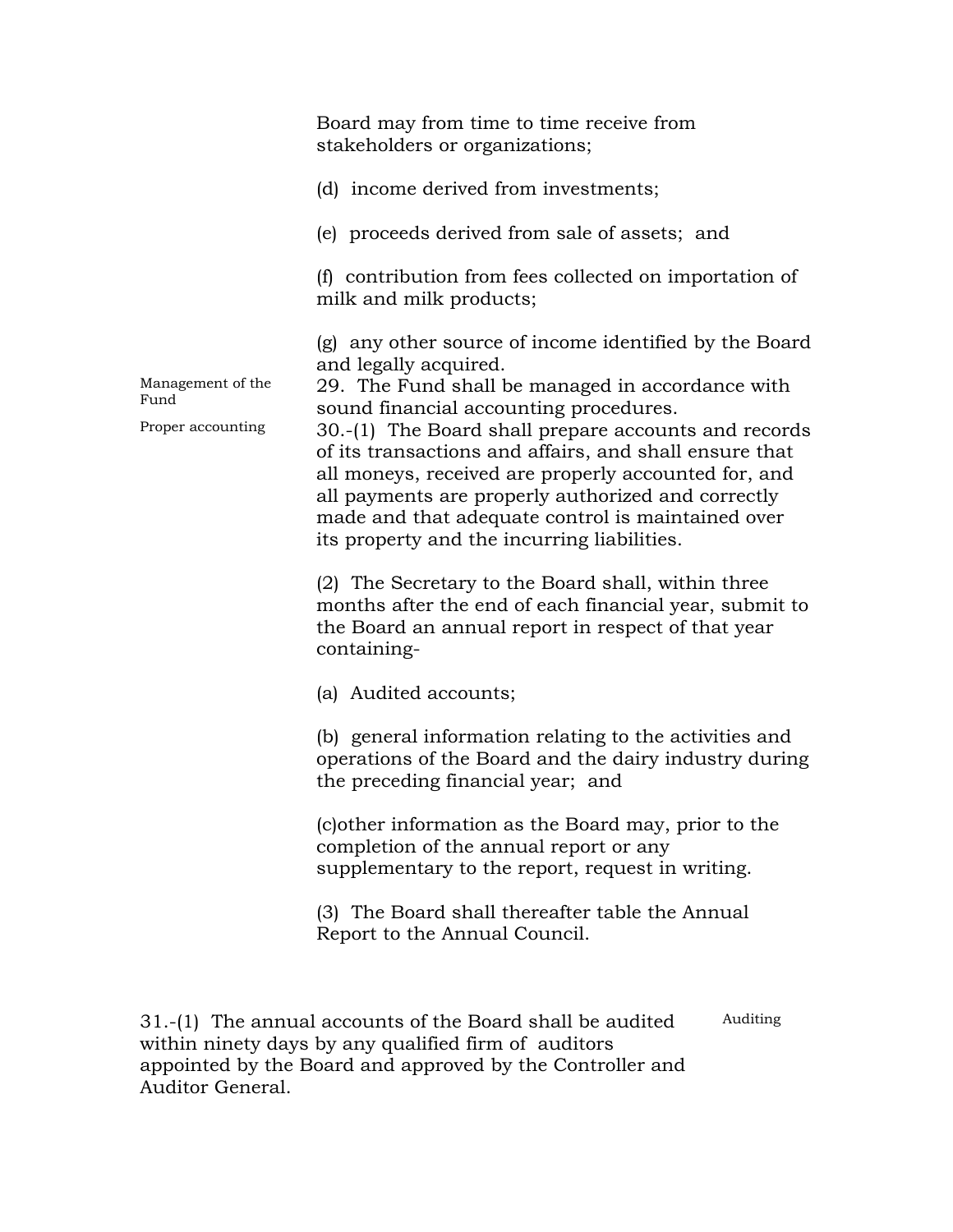(2) The firm of auditors appointed under subsection (1) of this section, shall audit the accounts of the board within two months of the receipt of the accounts and present its opinion to the Board.

(3) The Chairman of the Board shall cause copies of each annual report together with a copy of opinion of the auditors or firm of auditors to be laid before the Annual Council, three months after receipt.

(4) The Board may order any audit in addition to the one prescribed under subsection (1) of this section.

(5) As soon as the accounts of the Board have been audited and in any case not later than four months after the close of the financial year, the Board shall submit to the Minister a copy of the audited statements of accounts together with a copy of the report made by the auditor on the statement of accounts.

31A. The Board may, where it sees fit invest any monies not required for immediate use.

Power of the Board to invest

## PART VII

#### MISCELLANEOUS PROVISIONS

32. The Minister may, upon advise of the Board, make regulations-

(a) prescribing standards for the construction, lighting, ventilation, cleanliness, drainage and water supplies of dairies;

(b) prescribing types and standards of equipment to be used in the production or manufacture of milk and milk products;

(c) prescribing minimum standards of milk and milk products and prohibiting the sale of any milk or milk product which does not conform to any such minimum standard.

(d) prescribing methods of treatment and disposal of any waste product or effluent resulting from the production or processing of milk and milk products;

(e) prescribing methods of processing milk and

Power of the Minister to make regulations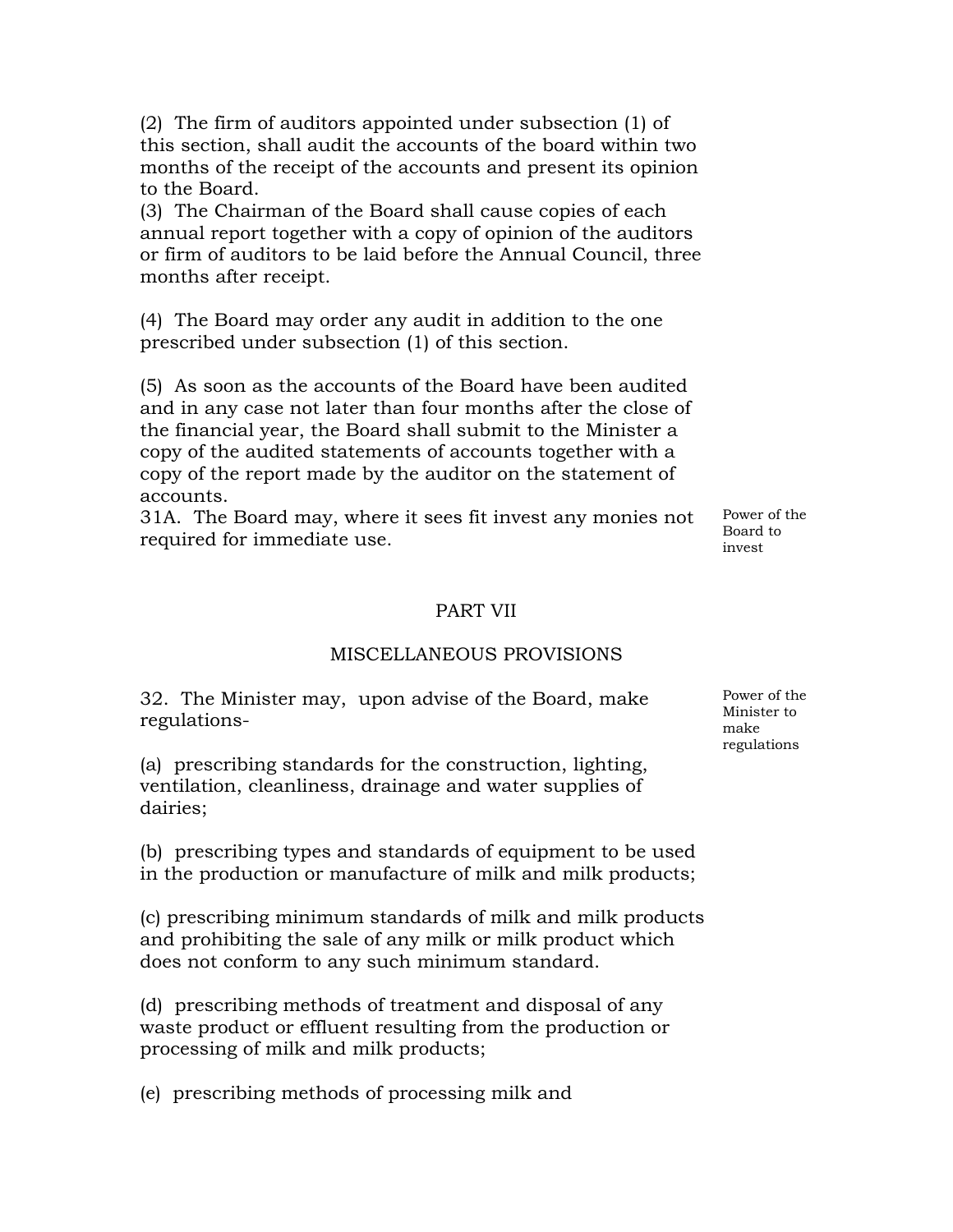manufacturing milk products;

(f) prescribing methods and conditions of use, limitations on the use of preservatives, coloring or other substances added to milk or milk products;

(g) providing for the cleanliness of vehicles and vessels used for the transport of milk and milk products;

(h) prescribing methods of packaging any milk or milk products;

(i) prescribing methods for cooling, aerating, storing, conveying and distributing milk and milk products;

(j) providing for the grading of milk or milk products, labeling and description to be used to distinguish any grade of milk or milk product and prohibiting the sale or delivery for sale of any milk or milk product under any description or distinguished by any marking other than that appropriate to the grade or type thereof;

(k) prescribing methods for grading milk or milk products;

(l) providing for the issue of grading certificates to producers or manufacturers and for cancellation of such certificates;

(m) prescribing precautions to be taken for the protection of milk or milk products from infection or contamination;

(n) providing for the disposal of infected or contaminated milk or milk products;

(o) providing for the inspection of dairies and persons in or about dairies who have access to milk or milk products or to any vessels or containers used therein;

(p) providing for the inspection, sampling, examination and analysis of milk and milk products at any time before retails sale;

(q) prescribing the duties of inspectors, graders, sampling officers and analysts;

(r) providing for the sampling, examination and analysis of any article or substance found within a dairy;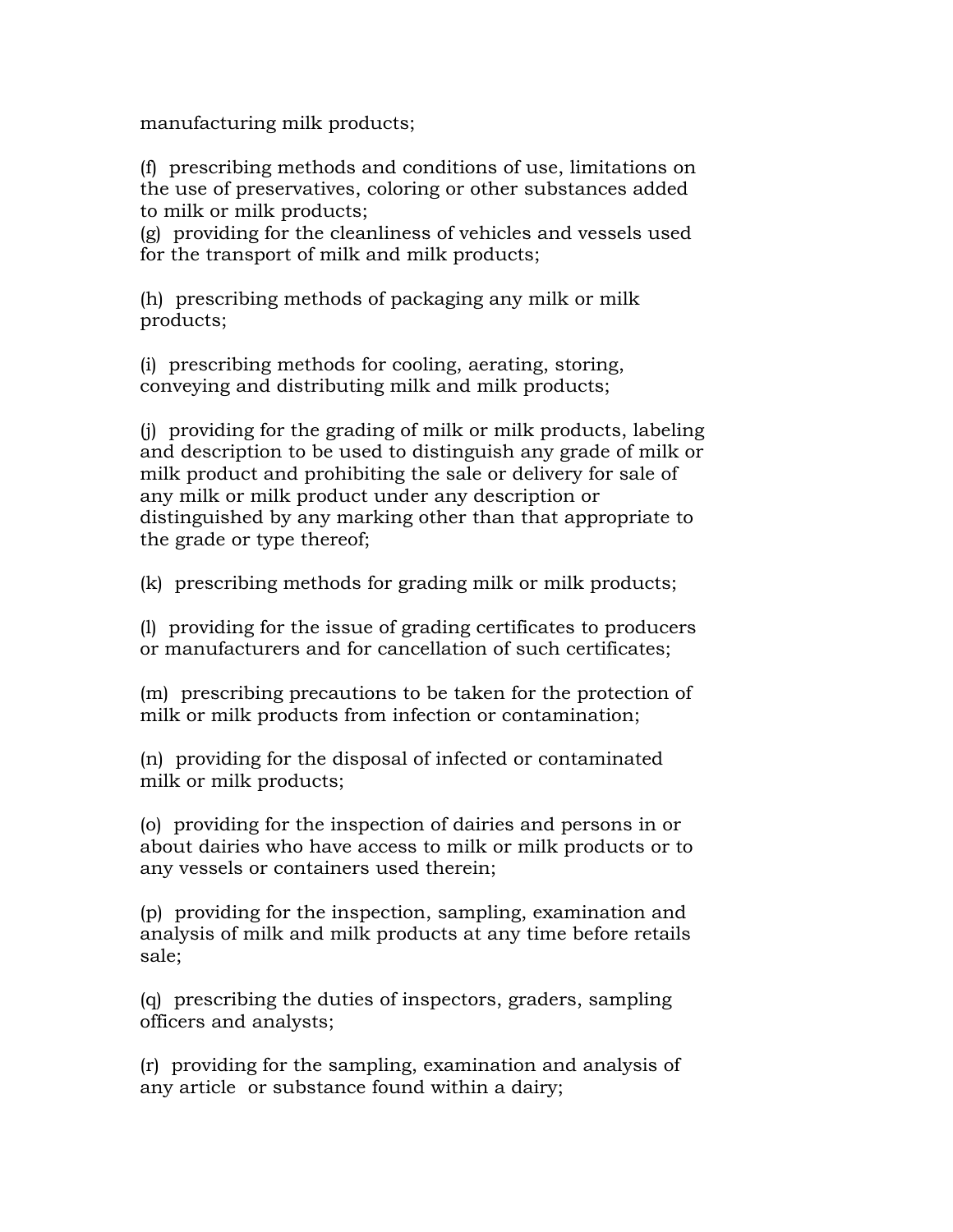(s) authorizing any person authorized by the Board to seize and detain milk or any milk product and any vehicle carrying such milk or milk product;

(t) prescribing forms required in the implementation of the Act and regulations;

(u) prescribing conditions under which milk or milk products may be imported into or exported from Tanzania;

(v) prescribing anything which may be prescribed under this Act, or which may be required for the better carrying into effect of the provisions of this Act.

33. The Minister may, from time to time amend any of the Schedules under this Act.

34. The Minister may, by notice published in the Gazette, exempt any class of persons from all or any of the provisions of the Act.

35.-(1) the Dairy Industry Act, 1965 is hereby repealed.

(2) Any applicable regulations, rules orders or notices made under the Dairy Industry Act, 1965 and in force, shall remain in force, so far as may be, as if they have been made as regulations, rules, or notices made under this Act.

Minister may amend the Schedules Exemption

Repeal of Cap 590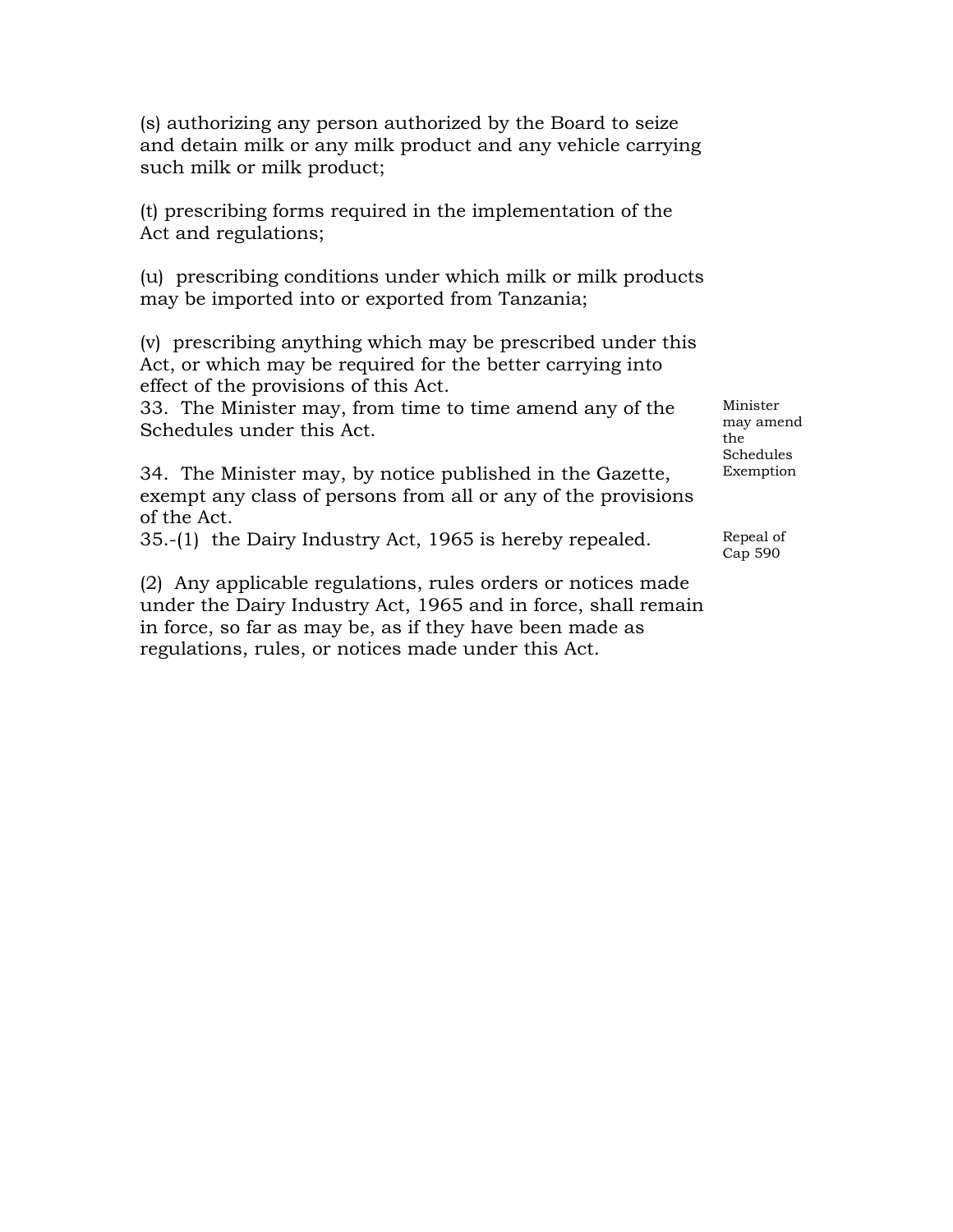### SCHEDULES  $\overline{\phantom{a}}$   $\overline{\phantom{a}}$

 $\frac{\frac{1}{2} \left( \frac{1}{2} \right) \left( \frac{1}{2} \right) \left( \frac{1}{2} \right) \left( \frac{1}{2} \right) \left( \frac{1}{2} \right) \left( \frac{1}{2} \right) \left( \frac{1}{2} \right) \left( \frac{1}{2} \right) \left( \frac{1}{2} \right) \left( \frac{1}{2} \right) \left( \frac{1}{2} \right) \left( \frac{1}{2} \right) \left( \frac{1}{2} \right) \left( \frac{1}{2} \right) \left( \frac{1}{2} \right) \left( \frac{1}{2} \right) \left($ 

# FIRST SCHEDULE  $\overline{\phantom{a}}$

# (Made under section 6)

# TENURE OF OFFICE, MEETING AND PROCEEDINGS OF THE ANNUAL COUNCIL

|                                  | 1. The members shall elect one amongst their number to<br>be Vice-Chairman of the Annual Council                                                                                                                                                                                                                                                             | Vice-Chairman                  |
|----------------------------------|--------------------------------------------------------------------------------------------------------------------------------------------------------------------------------------------------------------------------------------------------------------------------------------------------------------------------------------------------------------|--------------------------------|
|                                  | 2.-(1) The members of the Annual Council shall hold<br>office for a period of three years and shall be eligible for re-<br>appointment for a further period of three years.                                                                                                                                                                                  | Tenure of office<br>of members |
|                                  | (2) A member of the Annual Council may at any time<br>resign his office of giving notice in writing addressed to the<br>Minister, and from the date specified in the notice or, if no<br>date is so specified in the notice or, if no date is so<br>specified, from the date of the receipt of the notice by the<br>Minister, he shall cease to be a member. |                                |
|                                  | (3) In the case of a member who is a member by virtue of<br>his holding some other office, he shall cease to be a<br>member upon his ceasing to hold that office.                                                                                                                                                                                            |                                |
| the meeting in his place.        | 3. Where a member of the Annual Council who is a<br>member by virtue of his holding some other office is<br>unable for any reason to attend any meeting of the Annual<br>Council, another person from his organization may attend                                                                                                                            | Proxy<br>representation        |
|                                  | 4. Where any member ceases to be a member for any<br>reason before the expiration of his term of office, the<br>appointing authority may appoint another person in his<br>place and the person so appointed shall hold office for the<br>remainder of the term of office of his predecessor.                                                                 | Casual vacancy                 |
| Meeting of the<br>Annual Council | 5.-(1) The Annual Council shall ordinarily meet once<br>every year for the transaction of its business at the times                                                                                                                                                                                                                                          |                                |

and at the place determined by it.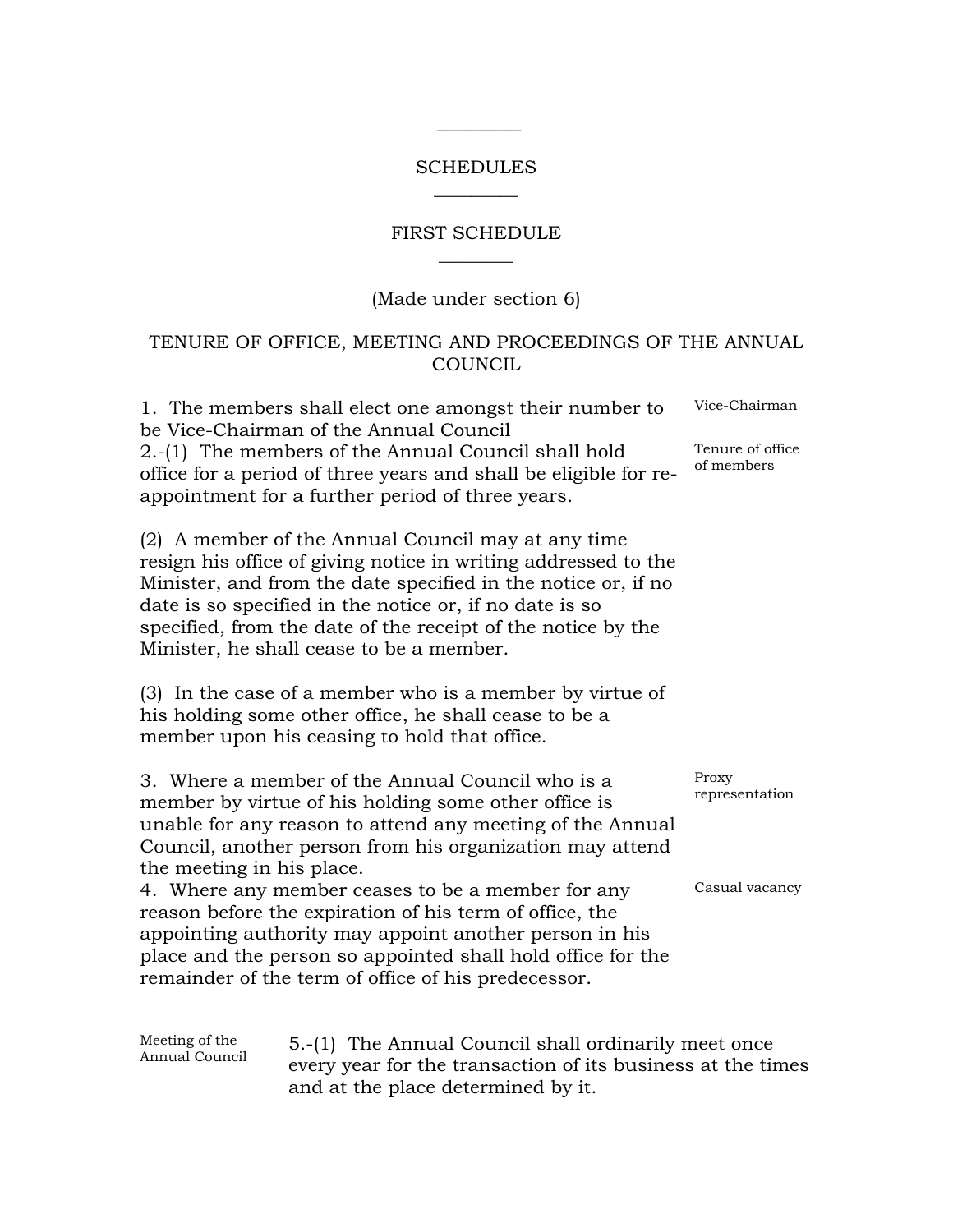|                                              | (2) the Chairman, or in his absence the Vice-Chairman,<br>shall preside at every meeting of the Annual Council and<br>in the absence of both the Chairman and the Vive-<br>Chairman, the members present shall appoint one of<br>their number to preside over the meeting.                                                                                                                                                                                                                                                                                                                                                                                                                                                            |
|----------------------------------------------|---------------------------------------------------------------------------------------------------------------------------------------------------------------------------------------------------------------------------------------------------------------------------------------------------------------------------------------------------------------------------------------------------------------------------------------------------------------------------------------------------------------------------------------------------------------------------------------------------------------------------------------------------------------------------------------------------------------------------------------|
|                                              | (3) The Chairman, or in his absence the Vice-Chairman,<br>may at any time call a special meeting of the Annual<br>Council and shall call a special meeting upon a written<br>request by a majority of the members in office.                                                                                                                                                                                                                                                                                                                                                                                                                                                                                                          |
| Quorum<br>Decisions of the<br>Annual Council | (4) The Chairman, or in his absence the Vice-Chairman,<br>may invite any person who is not a member to<br>participate in the deliberations at any meeting of the<br>Annual Council, but any person so invited shall not be<br>entitled to vote.<br>6. The Quorum at any meeting of the Annual Council<br>shall be half of the members in office.<br>7.-(1) matters proposed at a meeting of the Annual<br>Council shall be decided by majority of votes of the<br>members present and voting and in the event of equality<br>of votes, the person presiding shall have a second or<br>casting vote in addition to his original or deliberative<br>vote.                                                                               |
| Minutes of<br>Meetings                       | (2) A decision may be made by the Annual Council<br>without a meeting by circulation of the relevant papers<br>amongst the members and the expression of the views of<br>the majority of the members in writing be honoured but<br>any member may required that the decision be deferred<br>and the subject matter be considered at a meeting of the<br>Annual Council.<br>8.-(1) The Annual Council shall cause to be recorded<br>and kept minutes of all business conducted or<br>transacted at its meetings, and the minutes of each<br>meeting of the Annual Council shall be read and<br>confirmed, or amended and confirmed, at the next<br>meeting of the Annual Council and signed by the person<br>presiding at the meeting. |
| Vacancies etc not<br>to invalidate           | (2) Any minutes purporting to be signed by the person<br>presiding at a meeting of the Annual Council shall, in<br>the absence of proof of error, be deemed to be a correct<br>record of the meeting whose minutes they purport to be.<br>9. The validity of any act or proceeding of the Annual<br>Council shall not be affected by any vacancy among its                                                                                                                                                                                                                                                                                                                                                                            |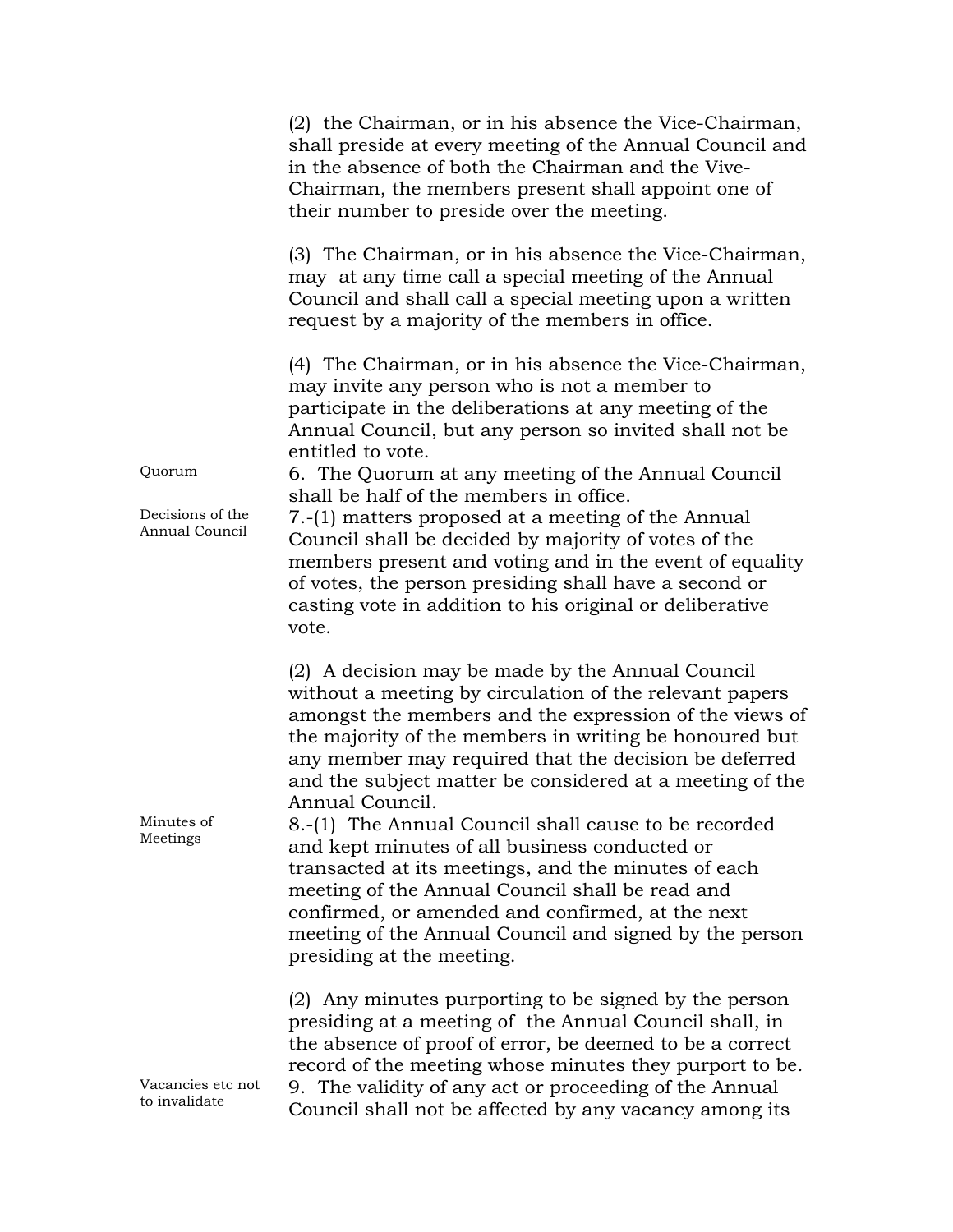| proceedings<br>Orders, directions,<br>etc of Annual<br>Council | members or by any defect proceedings in the<br>appointment of any of them<br>10. All orders, directions, notices or other documents<br>made or issued on behalf of the Annual shall be signed<br>by-                                                                                                                                                                                                                                                                      |
|----------------------------------------------------------------|---------------------------------------------------------------------------------------------------------------------------------------------------------------------------------------------------------------------------------------------------------------------------------------------------------------------------------------------------------------------------------------------------------------------------------------------------------------------------|
|                                                                | (a) the Chairman or Vice-Chairman of the Annual<br>Council and                                                                                                                                                                                                                                                                                                                                                                                                            |
| Proof of the<br>Documents                                      | (b) the Secretary.<br>11. Any document purporting to be under hand of the<br>Chairman, Vice-Chairman Secretary as to any resolution<br>of Annual Council or as having been issued on behalf of<br>the Annual Council, shall be receivable in all court or<br>tribunals or other bodies authorized to receive evidence<br>and shall, unless the contrary is shown, be deemed,<br>without further proof, to be sufficient evidence of what is<br>contained in the document. |

12. Subject to the provisions of this Schedule, the Annual Council may regulate its own proceedings

Annual Council may regulate its own proceeding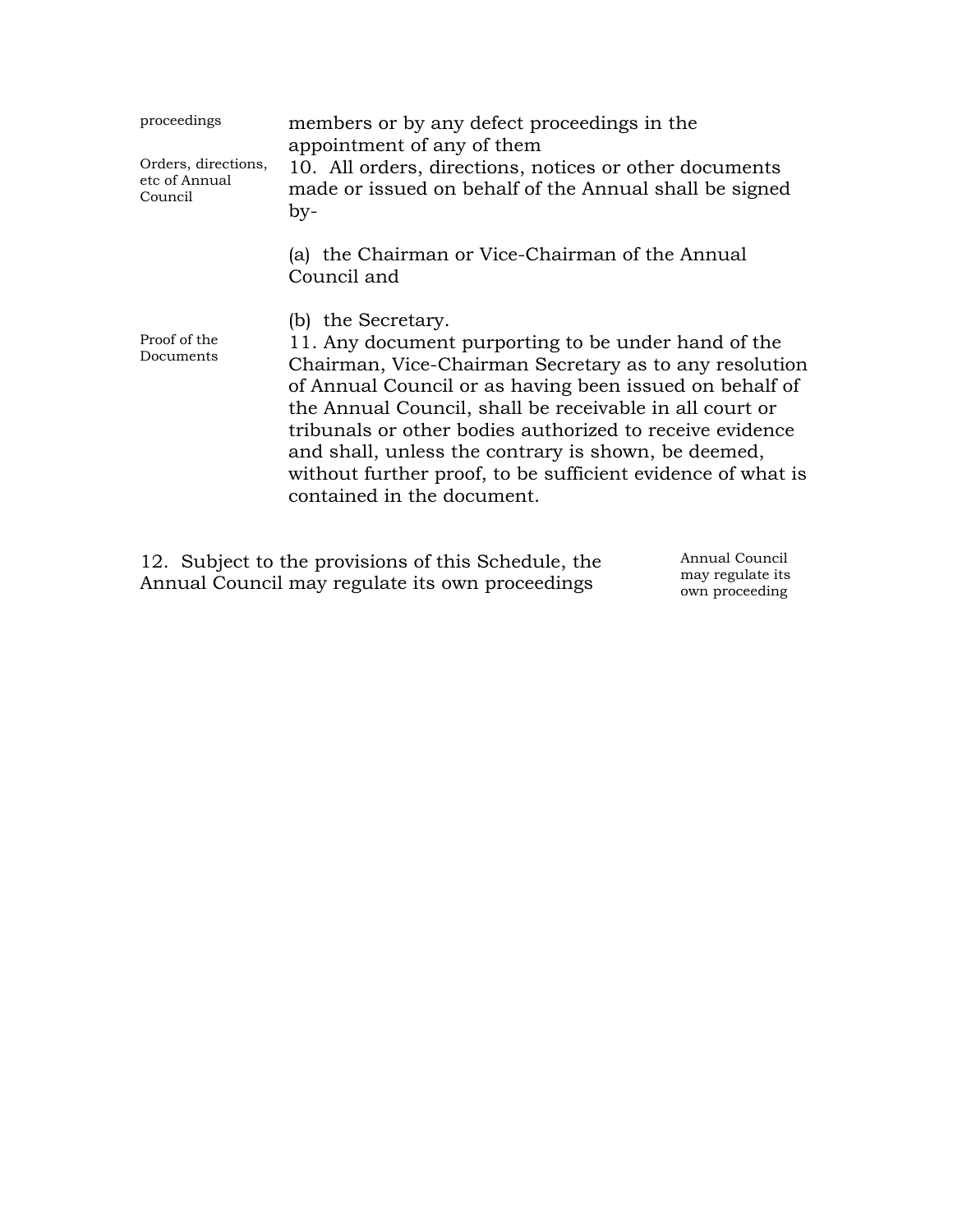### SECOND SCHEDULE

 $\overline{\phantom{a}}$   $\overline{\phantom{a}}$ 

(Made under section 11)

 $\overline{\phantom{a}}$  , where  $\overline{\phantom{a}}$ 

### TENURE OF OFFICE, MEETINGS AND PROCEEDINGS OF THE BOARD

1. The members shall elect one amongst their number to be Vice-Chairman of the Board Vice-Chairman 2.-(1) The members of the Board shall hold office for a period of three years and shall be eligible for reappointment for a further period of three years office of members (2) A member of the Board may at any time resign his office by giving notice in writing addressed to the minister, and from the date specified in the notice or, if no date is so specified, from the date of the receipt of the notice by the Minister, he shall cease to be a member. (3) In the case of a member who is a member by virtue of his holding some other office, he shall cease to be a member upon ceasing to hold that office. 3. Where a member of the Board who is a member by virtue of his holding some other office is unable for any reason to attend any meeting of the Board, he may nominate another person from his organization to attend the meeting in his place. Proxy 4. Where any member ceases to be a member for any reason before the expiration of his term of office, the appointing authority my appoint another person in his place and the person so appointed shall hold office for the remainder of the term of office of his predecessor. Casual vacancy 5.-(1) The Board shall ordinarily meet for the transaction of its business at the times and at the places determined by it, but shall meet at least once in every three months Board (2) The Chairman, or in his absence the Vice-Chairman, shall preside at every meeting of the Board and in the absence of both, the members present shall appoint one of their number to preside over the meeting. (3) The Chairman, or in his absence the vice-Chairman,

may at any time call a special meeting of the Board and shall call a special meeting upon a written request by a majority of the members in office.

Tenure of

representation

Meeting of the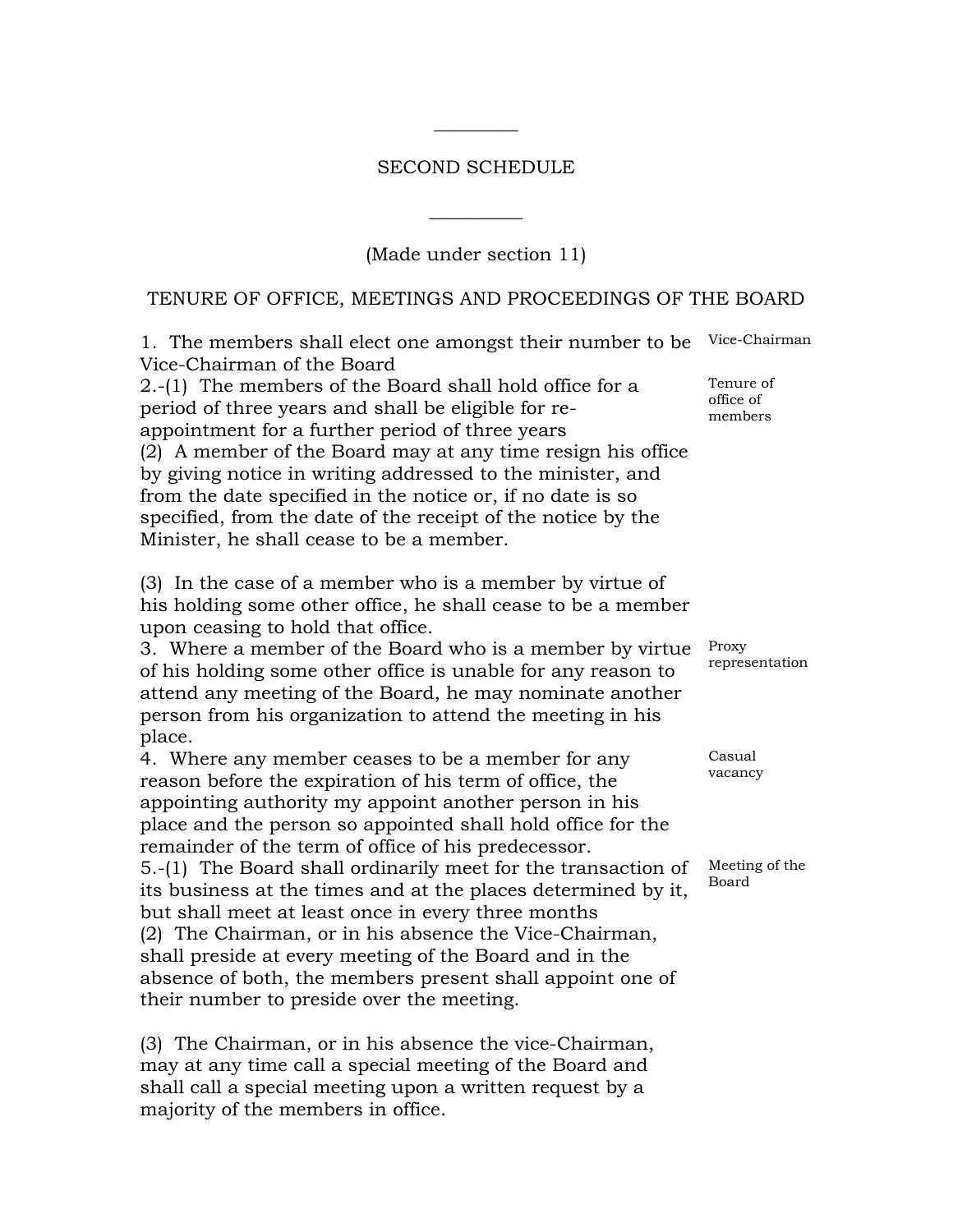(4) The Chairman or in his absence the Vice-Chairman, may invite any person who is not a member to participate in the deliberations at any meeting of the Board, but any person so invited shall not be entitled to vote.

6. The Quorum at any meeting of the Board shall be half of Quorum the members in office.

| Decisions of the<br>Board                                                  | 7.-(1) Matters proposed at a meeting of the Board shall<br>be decided by a majority of the votes of the members<br>present and voting and in the event on in equality of<br>votes the person presiding shall have a second or<br>casting vote in addition to his original or deliberative<br>vote.                                                                                                                                                                                                                                                                                                                                                                                   |
|----------------------------------------------------------------------------|--------------------------------------------------------------------------------------------------------------------------------------------------------------------------------------------------------------------------------------------------------------------------------------------------------------------------------------------------------------------------------------------------------------------------------------------------------------------------------------------------------------------------------------------------------------------------------------------------------------------------------------------------------------------------------------|
| Minutes of Meetings                                                        | (2) A decision may be made by the Board without a<br>meeting by circulation of the relevant papers amongst<br>the members and the expression of the views of the<br>majority of the members in writing be honoured but<br>any member may require that the decision be deferred<br>and the subject matter be considered at a meeting of<br>the Board.<br>8.-(1) The Board shall cause to be recorded and kept<br>minutes of all business conducted or transacted at its<br>meetings, and the minutes of each meeting of the board<br>shall be read and confirmed, or amended and<br>confirmed, at the next meeting of the Board and signed<br>by the person presiding at the meeting. |
| Vacancies, etc. not<br>to invalidate<br>proceedings<br>Orders, directions, | (2) Any minutes purporting to be signed by the person<br>presiding at a meeting of the Board shall, in the<br>absence of proof of error, be deemed to be a correct<br>record of the meeting whose minutes they purport to<br>be.<br>9. The validity of any act or proceeding of the Board<br>shall not be affected by any vacancy among its<br>members or by any defect proceedings in the<br>appointment of any of them.<br>10. All orders, directions, notices or other documents                                                                                                                                                                                                  |
| etc. of Board                                                              | made or issued on behalf of the Board shall be signed<br>by-                                                                                                                                                                                                                                                                                                                                                                                                                                                                                                                                                                                                                         |
| Proof of the<br>Documents                                                  | (a) the Chairman or Vice-Chairman of the Board; and<br>(b) the Registrar.<br>11. Any document purporting to be under hand of the<br>Chairman, Vice-Chairman, Registrar as to any                                                                                                                                                                                                                                                                                                                                                                                                                                                                                                     |